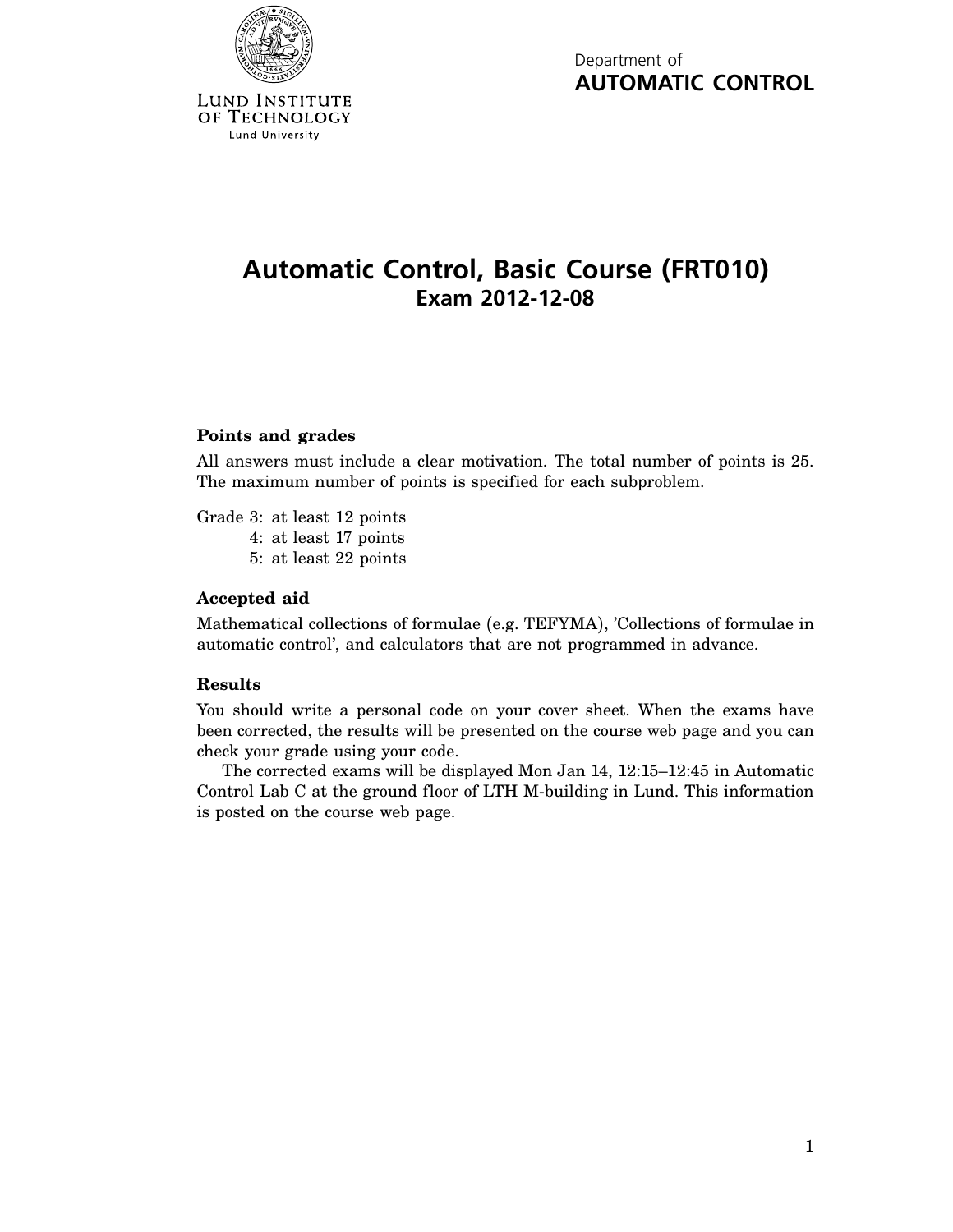**1.** Consider the system

$$
\dot{x} = \begin{pmatrix} -1 & 1 \\ 0 & -2 \end{pmatrix} x + \begin{pmatrix} 0 \\ 1 \end{pmatrix} u
$$

$$
y = \begin{pmatrix} 1 & 0 \end{pmatrix} x
$$

- **a.** Determine the transfer function from  $u$  to  $y$ . (1 p)
- **b.** Determine the poles of the system. Is the system unstable, (marginally) stable or asymptotically stable? (1.5 p)
- **2.** Express the transfer function from *A* to *B* in Figure 1 in terms of the block transfer functions *P* and *Q*.



Figure 1 The system in Problem 2 with two block components.

(2 p)

**3.** The Bode plot of a loop transfer function is shown in Figure 2. Determine the cross-over frequency  $\omega_c$ , the −180° phase shift frequency  $\omega_0$  as well as the amplitude margin  $A_m$  and phase margin  $\varphi_m$  which a negative feedback connection of the system would result in. Do not forget to explain how you obtained the reported values.  $(2 p)$ 



**Figure 2** The loop transfer function Bode plot from Problem 3.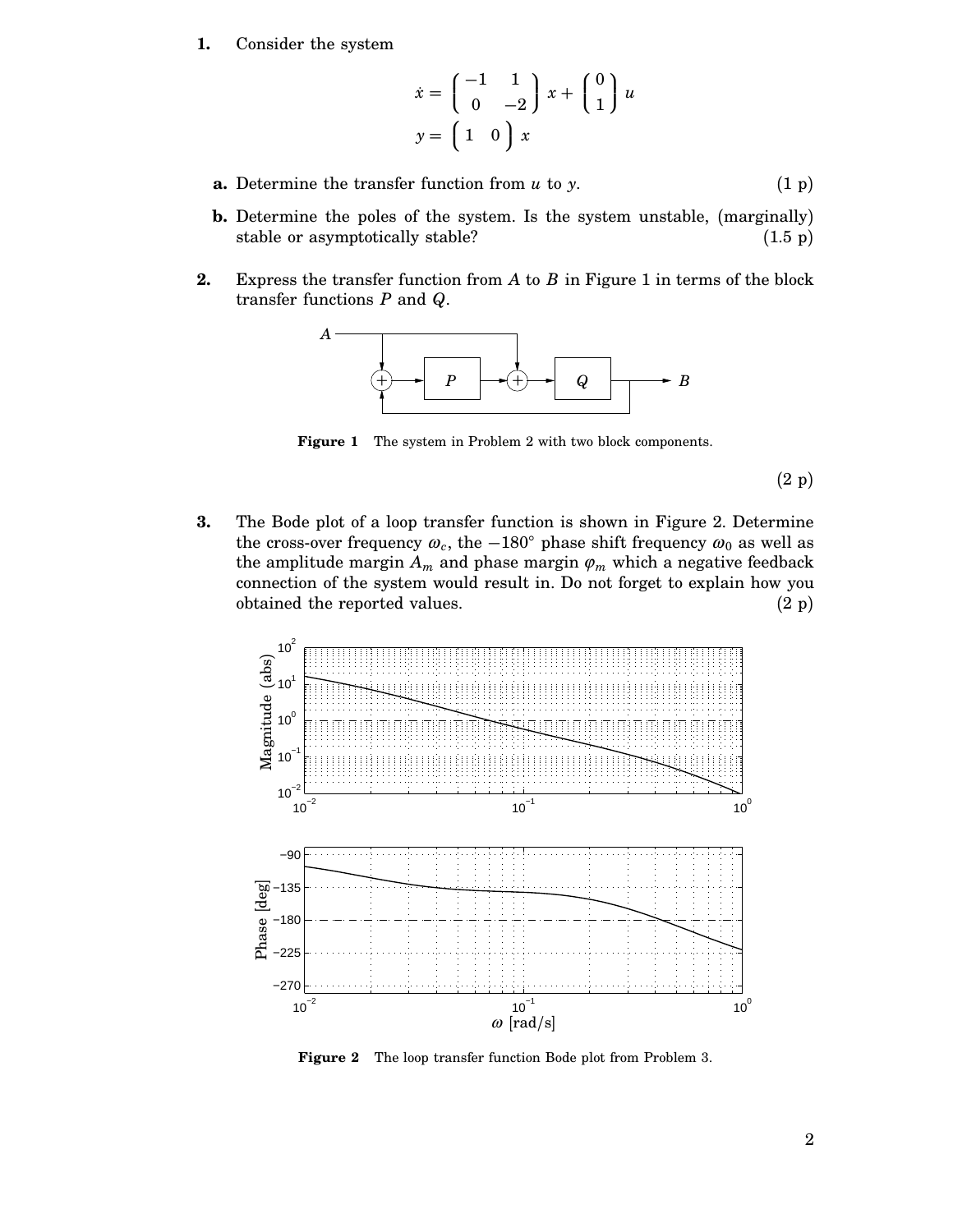**4.** Below, four systems are presented by their differential equations. Their step responses from *u* to *y* are shown in Figure 3, together with the step responses of two unrelated systems. For each system (1–4), indicate which is the corresponding step response  $(A-F)$ . Do not forget to motivate your choices.

1: 
$$
\ddot{y} + 0.2\dot{y} + y = u
$$
  
\n2:  $\dot{y} + 0.5y = u$   
\n3:  $\ddot{y} + 0.8\dot{y} + y = u$   
\n4:  $4\dot{y} + y = 2u$ 



**Figure 3** Step responses of six systems from Problem 4.

(3 p)

#### **5.** Design a state feedback controller

$$
u = -Lx + l_r r
$$

for the system

$$
\dot{x} = \begin{pmatrix} -1 & 0 \\ 1 & -1 \end{pmatrix} x + \begin{pmatrix} 1 \\ 0 \end{pmatrix} u
$$

$$
y = \begin{pmatrix} 0 & 1 \end{pmatrix} x
$$

such that the resulting closed-loop system has its poles in  $s = -1$  and  $s = -2$ . Determine  $l_r$  so that  $y = r$  in stationarity. (3 p)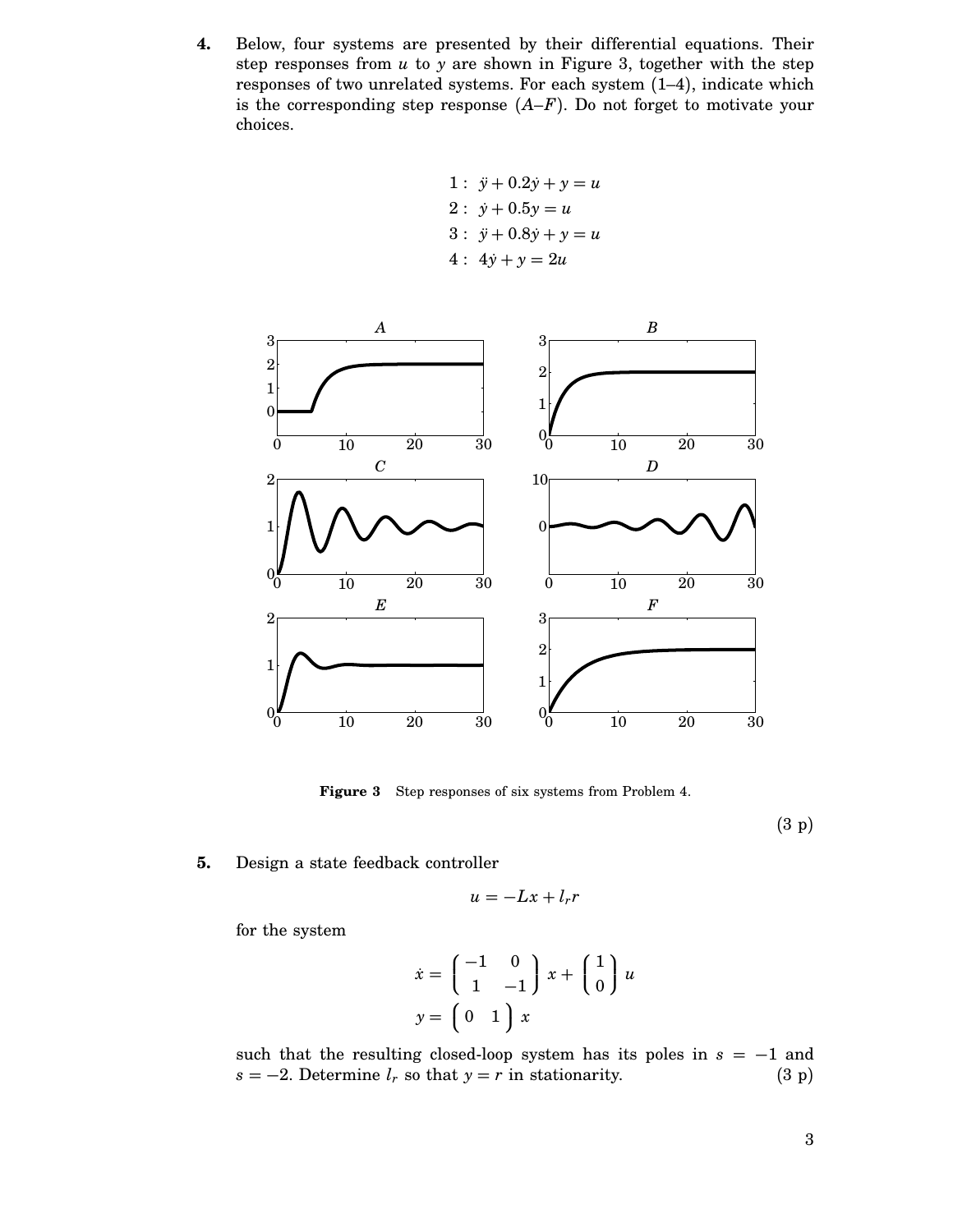**6.** A schematic sketch of a sail boat with mass *m* is shown in Figure 4. For a given wind direction, the propelling force  $F_p$  is modelled proportional to the projection of the sail onto the direction of travel, with proportionality constant  $\alpha$  such that  $F_p = \alpha d \sin \theta$ . There is also a drag force  $F_d$  from the water, which is quadratically proportional to the boat speed *v* with proportionality constant  $\beta$  such that  $F_d = \beta v^2$ . The described behavior is captured by

$$
m\dot{v} = \alpha d \sin \theta - \beta v^2
$$

where we assume  $0 \le \theta \le 90^{\circ}$  and  $v \ge 0$ .



**Figure 4** A schematic sketch of the sail boat in Problem 6.

Our aim is to design a closed-loop controller for the speed *v*. Speed measurements are available from the onboard GPS and the sail angle  $\theta$  can be instantaneously changed by means of a controlled electric motor.

- **a.** What stationary speed will the boat travel with for a given sail angle  $0 \le \theta \le 90^{\circ}$ ? Which stationary speeds are possible? (1.5 p)
- **b.** The parameters for our boat are  $m = 1000$  kg,  $d = 4$  m,  $\alpha = 10$  kg/s<sup>2</sup> and  $\beta = 0.2$  kg/m. We wish to design a controller for a nominal speed of  $v_0 = 10$  m/s. Linearize the system around the corresponding operating point.  $(2\text{ p})$
- **c.** Draw a block diagram of the control system, showing the following components and signals: controller *C*, process *P*, reference *R*, measurement signal *Y*, control error *E*, control signal *U* and load disturbance *L*. (1 p)
- **d.** Waves can be viewed as a load disturbance *L* added to the input ∆<sup>θ</sup> of the linearized system. Write down the transfer function from load disturbance *L* to measurement  $Y = \Delta v$ .

*It is enough to give the answer as an expression in C and P; you do not have to insert the expression for P obtained in subproblem* **b.** (1 p)

**e.** Determine the gain *K* of a P controller so that load disturbance steps are eliminated from the measurement signal with a time constant of 50 s.

*If you did not solve subproblem* **b.***, assume*  $P(s) = 4/(100s + 1)$ . (2 p)